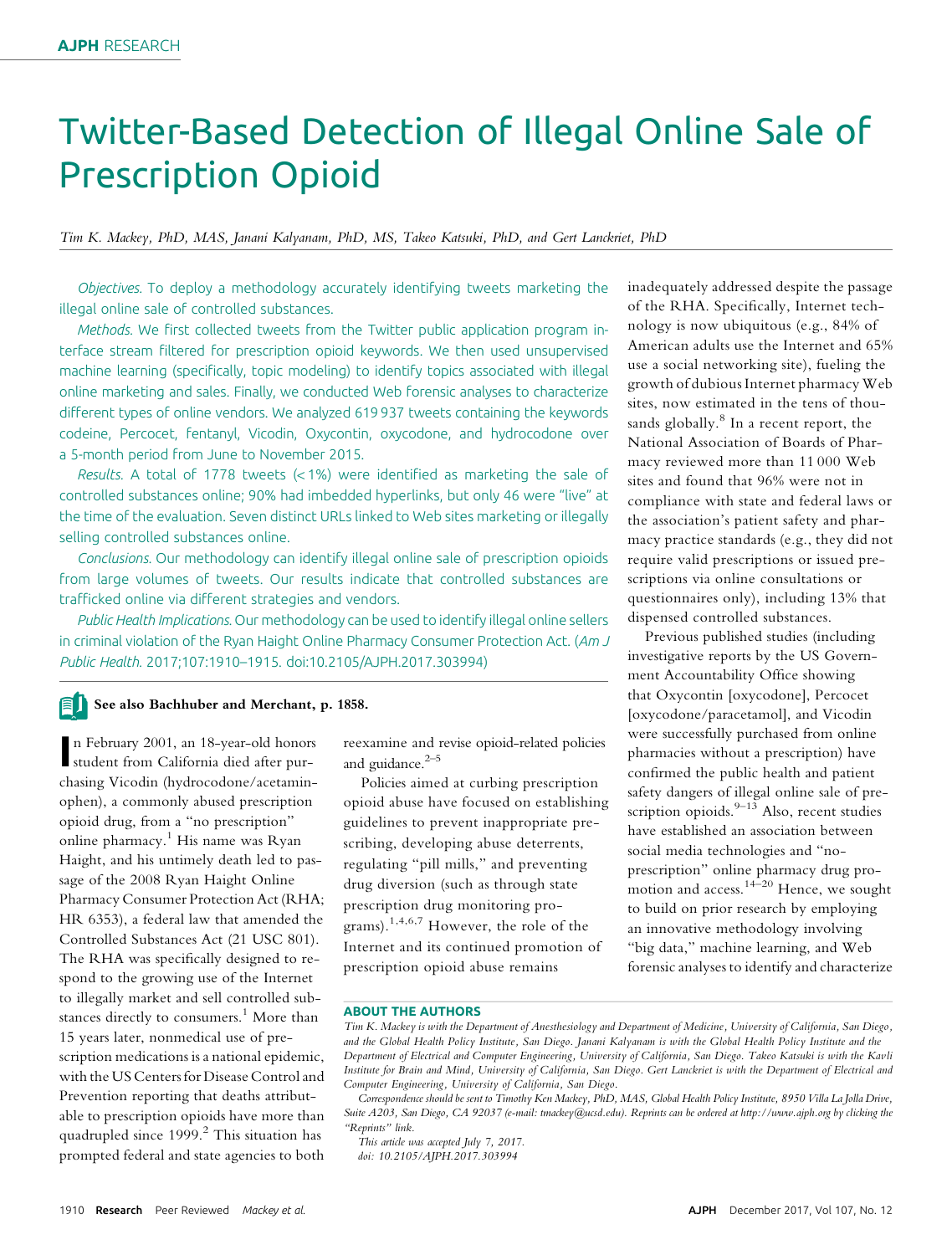social media use by online pharmacies in their efforts to promote the illegal sale of prescription opioid drugs.

#### METHODS

We used a 3-step process (involving, as noted, cloud-based computing, machine learning, and Web content analyses) to identify and characterize illicit online vendors marketing the online sale of controlled substances via the popular microblogging site Twitter (which currently has 328 million active users as of the first quarter of 2017). With respect to data collection, we used the cloud-based Amazon Web Services to collect tweets through the Twitter public streaming application program interface (API).

## Data Collection

In our first step, we used Amazon Web Services EC2 t2.micro virtual instances preconfigured with RStudio to collect large volumes of tweets filtered for prescription opioid keywords from the Twitter public streaming API, as detailed in a separate published study.<sup>15</sup> We used this strategy to maximize data collection and generate a corpus of tweets more generalizable to the full Twitter "firehose."<sup>15</sup> Our keywords consisted of a combination of international nonproprietary names and brand names of commonly abused prescription opioids (earlier studies had shown that these keywords are commonly used by online pharmacies for promotion purposes).14,15 Our final list of keywords comprised codeine, fentanyl, hydrocodone, oxycodone, Oxycontin, Percocet, and Vicodin. Tweets were collected over a 6-month period from June to November 2015.

## Data Coding

The second step involved the use of a machine learning protocol to isolate word groupings associated with tweets that mentioned marketing and purported sale of prescription opioid drugs. In coding and characterizing large volumes of Twitter data (in the hundreds of thousands), the application of machine learning is a critical strategy to achieve scale and complete analyses in

a reasonable time frame (relative to manual annotation by human coders).<sup>21,22</sup> Specifically, unsupervised methods such as topic models have proven to be useful in obtaining a summary of the underlying themes present in large text corpora. We used a model called the Biterm Topic Model (BTM), which is designed to detect themes and patterns in the corpora of short texts (such as tweets). We had previously used this model to examine prescription drug abuse behavior and trends.<sup>14,15</sup>

The BTM first detected a preconfigured number of themes from the filtered data set of tweets containing the study prescription opioid keywords. This process produced a set of themes (or word groupings) that were then coded, via human annotation, to manually identify those clearly associated with prescription opioid marketing, distribution, or sale. For example, themes with a combination of words including "[prescription opioid drug name]," "buy," "cheap," "price," and "discount" (all identified as being used by online pharmacies) were identified and extracted for further analysis.  $8,14,23$  Themes containing words that were irrelevant (e.g., mentions of news reports, individual substance abuse behavior, or drug safety warnings from the Food and Drug Administration) were discarded along with their associated tweets and were not included in subsequent analyses. Tim K. Mackey and Janani Kalyanam coded the themes and achieved high intercoder reliabilities for the BTM word grouping inclusion criteria  $(k = 0.98)$ .

Importantly, this methodology allowed us to use an unassisted machine learning algorithm to filter out hundreds of thousands of tweets unrelated to the study's objective and isolate tweets that specifically mentioned the marketing and sale of prescription opioid drugs (i.e., "signal" data). We then reviewed and characterized these tweets in our forensic examination.

#### Forensic Examination

In the third step, we performed content analyses by analyzing tweets from signal data. We focused our forensic Web analyses on tweets that included hyperlinks to external Web pages given our aim of identifying

tweets actively promoting the online marketing and sale of prescription opioids directly to consumers (note that Twitter is not specifically an e-commerce platform but can include tweets that promote and link to external Web pages offering products for direct sale).

First, we reviewed each hyperlink to determine whether it was still "live" (i.e., whether there was a valid URL linked to an active Web page). We then discarded tweets with "dead" hyperlinks (i.e., URLs linked to inactive Web pages or broken hyperlinks). Second, we assessed the type of Web site associated with the hyperlink to determine whether it engaged in marketing of prescription opioid products or direct sale of prescription opioid drugs to consumers. For Web sites categorized as marketing prescription opioid drugs, we then examined Web page hyperlinks to determine whether any of them redirected to a site selling prescription opioid drugs.

For all Web sites categorized as selling prescription opioid drugs (via either a hyperlink directly embedded in a tweet or a hyperlink in an associated Web page), we then used 2 external databases to determine the site's legal classification and domain registration information. In assessing legal classifications, we used the Internet security monitoring company LegitScript LLC, which categorizes Internet pharmacy Web sites as "rogue" (vendors engaging in illegal, unsafe, or misleading activity), "unapproved" (vendors with regulatory compliance risks, such as those operating legally in one jurisdiction but not in others), "unverified" (vendors not subject to Legit-Script review or monitoring), or "legitimate" (vendors adhering to LegitScript criteria).<sup>15,24</sup> In determining site domain registration information, we used a WHOIS lookup Web tool to identify a Web site's Internet Protocol (IP) address location and registry information.

Characteristics such as legal status and Web site domain name registration are important to identify given that, per US federal law and the RHA, the online sale or foreign importation of controlled substances is illegal and could constitute a federal criminal offense.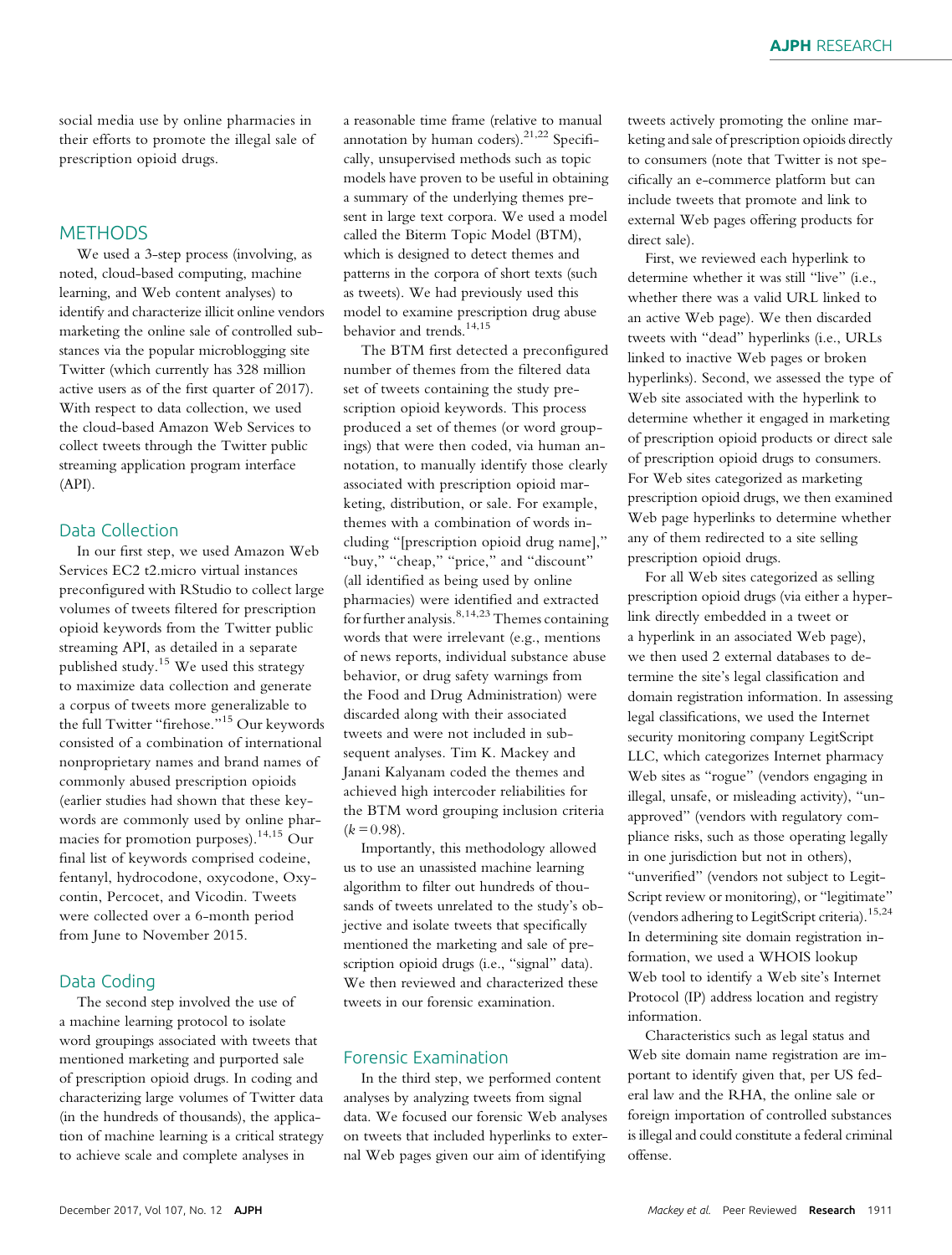## **RESULTS**

We collected and analyzed 619 937 tweets containing our selected prescription opioid drug keywords. Using the BTM machine learning protocol, we identified and annotated 1778 (0.003%) tweets as "signal" data containing content associated with illicit online drug sales (the percentage of relevant tweets ranged from 0% to 95%; Table 1). These results indicate that the absolute volume of tweets related to illegal promotion and sale of prescription opioid drugs is relatively small in comparison with Twitter communications related to other news, education, and behavioral aspects of prescription opioid drug abuse. For example, in our prior analysis of a larger prescription opioid data set, we detected several million tweets related to behavioral and risk trends via the BTM, including high volumes of polydrug abuse discussions.<sup>14</sup> A visual summary of our methods and main findings is provided in Figure 1.

In our examination of the signal data, we detected 1608 tweets with embedded hyperlinks; however, only 46 of these hyperlinks (consisting of 7 distinct URLs) were still "live" at the time of our June 2016 content analysis. An in-depth analysis of the 7 distinct URLs uncovered the presence of (1) 3 "rogue" online pharmacies; (2) 1 online pharmacy that could not be verified through LegitScript but directly sold controlled substances without a prescription; (3) 2 online pharmacies using blogs, social media, user forums, and affiliate marketing to sell prescription opioids;

and (4) 1 online classified advertisement involving sale of controlled substances. Twitter accounts tweeting this content consisted of 3 primary categories: rogue online pharmacy Twitter accounts, user accounts used to retweet online pharmacy advertisements, and user accounts that retweeted but had no noticeable link to an online pharmacy.

A visual summary of our forensic analyses is provided in the Figures A and B (available as a supplement to the online version of this article at [http://www.ajph.](http://www.ajph.org) [org\)](http://www.ajph.org), and a depiction of geographical IP addresses and Web site registrant addresses is provided in an interactive online Google map (see [https://drive.google.](https://drive.google.com/open?id=13qnaNCAKlVJVOezTUObv3Szto1Q&usp=sharing) [com/open?id=13qnaNCAKlVJVOez](https://drive.google.com/open?id=13qnaNCAKlVJVOezTUObv3Szto1Q&usp=sharing) [TUObv3Szto1Q&usp=sharing\)](https://drive.google.com/open?id=13qnaNCAKlVJVOezTUObv3Szto1Q&usp=sharing).

#### Illicit Online Pharmacies

The first category involved tweets containing live hyperlinks to illicit online pharmacies classified as rogue (Figure A). One of the most active marketers was a rogue online pharmacy (example A in Figure A) marketing its services as an "online pharmacy shop" and "overseas online pharmacy" (with a Canadian IP location and a registrant address in Italy). The site exhibited the typical characteristics of an illegal online pharmacy, including the sale of prescription drugs from multiple categories, overseas delivery (with international money transfers directed to Pakistan), and sale without a valid prescription.8,25 Importantly, the site's

TABLE 1—Summary of Twitter Analysis: Online Pharmacies Promoting Illegal Sale of Prescription Opioid Drugs, 2015

| Drug Name             | Total<br>Tweets.<br>No. | Most Correlated<br>Tweets, No. | Relevant<br>Tweets, %   | Tweets With Links (Provided<br>Tweet Is Relevant), % | Live<br>Links, %        | <b>Distinct</b><br>Links, No. |
|-----------------------|-------------------------|--------------------------------|-------------------------|------------------------------------------------------|-------------------------|-------------------------------|
| Codeine               | 431 625                 | 874                            | 48                      | 68                                                   | 3.1                     | 2                             |
| Percocet              | 75 215                  | 410                            | 69                      | 99                                                   | 0.3                     |                               |
| Fentanyl <sup>a</sup> | 28711                   | $\cdots$                       | $\cdot$ $\cdot$ $\cdot$ | $\cdots$                                             | $\cdot$ $\cdot$ $\cdot$ | .                             |
| Vicodin               | 28 610                  | 286                            | 95                      | 100                                                  | 1.4                     | 2                             |
| Oxycontin             | 27734                   | 465                            | 59                      | 99                                                   | 2.9                     | 2                             |
| Oxycodone             | 18061                   | 336                            | 82                      | 99                                                   | 2.6                     |                               |
| Hydrocodone           | 9981                    | 282                            | 93                      | 87                                                   | 10.0                    | 3                             |

<sup>a</sup>We were not able to detect tweets correlated with illicit online pharmacy marketing through our Biterm Topic Model approach to content coding data.

"pain relievers" product category advertised the direct sale of a host of controlled substances such as Percocet, Oxycontin, hydrocodone, Codogesic (codeine), and Vicodin.

Another identified rogue online pharmacy (located in Pakistan, with a US IP) marketed itself as the "World Most Trusted Health Care Online Mall" (example B in Figure A). The hyperlinks sent prospective consumers to its Web page offering the sale of codeine phosphate (a narcotic analgesic), and the site also advertised the sale of other prescription painkillers. The third online pharmacy characterized itself as a "Canadian Drugstore" (example C in Figure A), but its WHOIS information indicated an IP address in the United States and a registrant address in Pakistan. Although this site was categorized as rogue, we were unable to detect sale of controlled substances; however, other prescription drugs were sold without the need for a valid prescription.

A second category included a link to an online pharmacy (located in Pakistan, with a German IP) that was not listed in the LegitScript database (example D in Figure A) but offered the sale of several therapeutic classes of prescription drugs (including sleeping pills, antibiotics, injectable steroids, and growth hormones), a live customer service chat, discreet packaging, and sale without a prescription. The site included more than 30 different products in its "analgesics/pain relievers" category, including Percocet. The site also advertised the sale of other dangerous and powerful controlled substances such as morphine, Valium (diazepam), and ketamine.

## Blogs, Social Media, User Forums, and Affiliate Marketing

A third category included illicit online pharmacies that used Internet marketing strategies (Figure B). One rogue online pharmacy (located in Pakistan, with a Canadian IP) used the popular blogging platform [blogspot.com](http://blogspot.com) (example E in Figure B) to post advertisements for Valium, Percocet, and other controlled substances without a prescription. The blog post included a hyperlink to the online pharmacy site and was advertised as "a safe website." It also used fake quality seals purporting that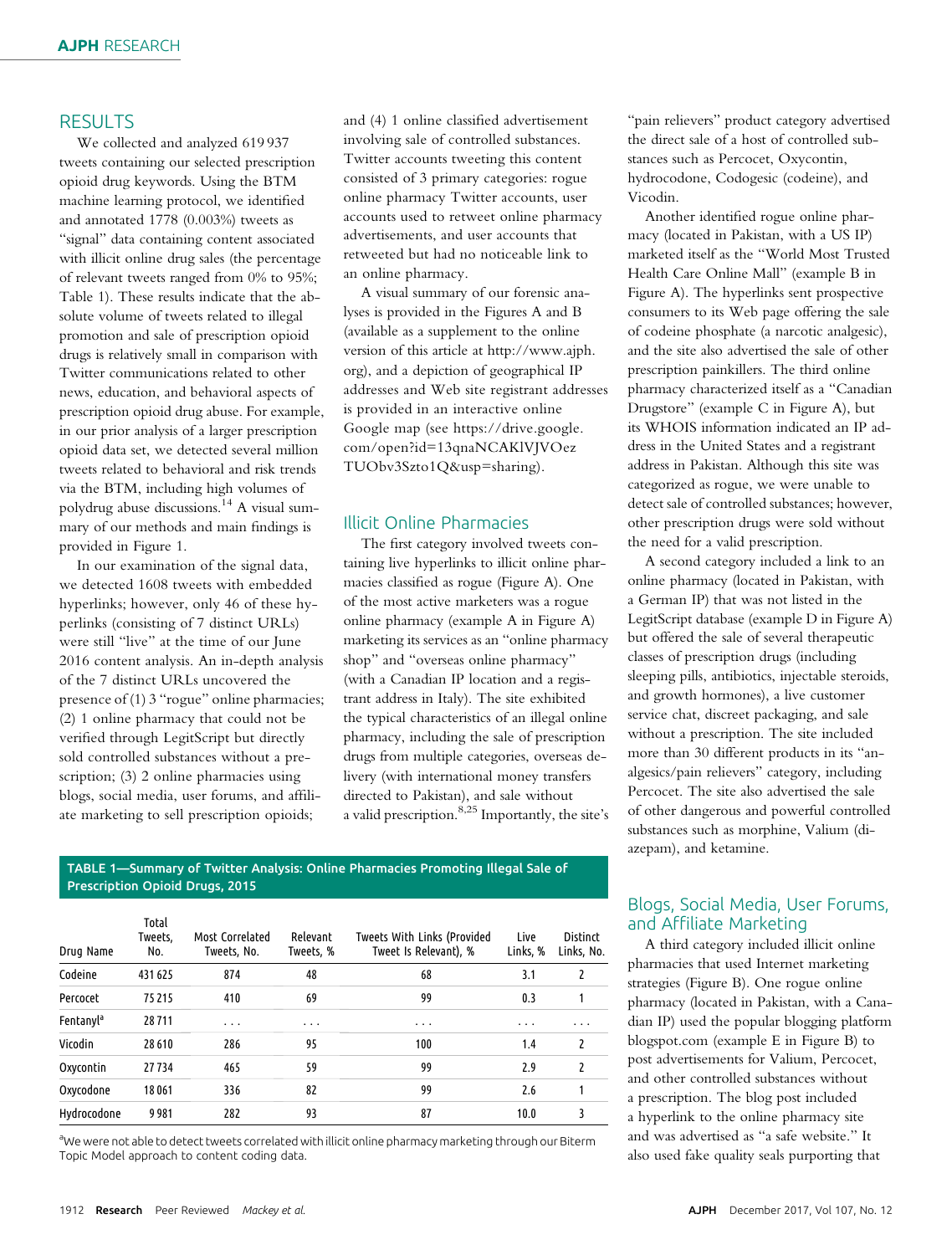#### **AJPH RESEARCH**



Note. AWS = Amazon Web Services; API = application programming interface; JSON = JavaScript Object Notation. aSee Figures A and B, available as supplements to the online version of this article at [http://www.ajph.org,](http://www.ajph.org) for examples A–F.

FIGURE 1—Summary of Methodology and Main Findings: Study of Online Pharmacies Promoting Illegal Sale of Prescription Opioid Drugs, 2015

the site was a "best choice," a common marketing tactic for illicit online pharmacies.8,25 In addition, the blog post embedded a link to the site's Google+ social media page and allowed users to tweet or favorite (via Facebook) the post promoting access to controlled substances.

A second tweet linked to a thread on a user forum associated with Indian music and advertising the sale of hydrocodone (example F in Figure B). The thread's advertisement redirected users to an affiliate marketingWeb page (i.e., an online advertiser that collects fees for redirecting user traffic to e-commerce sites) that listed 10 additional hyperlinks, all advertising the sale of hydrocodone or other controlled substances "without prescription." Hyperlinks redirected users to 9Web sites (7 rogue online pharmacies and 2 online pharmacies selling controlled substances without a prescription [but not listed in the LegitScript database]) and an additional affiliate marketer. Registrant addresses included Latvia, India, and the United States, with some registrant addresses protected by Web privacy services

located in Russia and the Netherlands that anonymized registration information.

## Other Online Sources

In addition, our Twitter surveillance detected an individual user advertising the "street" sale of controlled substances via an online classifieds Web site in the Hills District of Sydney, Australia (example G). The post advertised the sale of numerous controlled substances with no prescription required, express delivery, discreet packaging, and even door-to-door delivery services. Also, the site offered discounts for bulk purchases and directed prospective customers to submit an order via e-mail.

## **DISCUSSION**

Our results indicate that a small percentage  $($  < 1%) of tweets collected for a set of common prescription opioid analgesic product keywords were associated with online marketing or direct-to-consumer sale of controlled substances. Even though these tweets numbered only in the thousands,

each tweet represents a potential patient safety hazard and substance abuse risk given that all of the Web sites associated with the tweets were categorized as "rogue" or were clearly involved in "no-prescription" sale of controlled substances, a direct violation of the RHA. Thus, it appears that Twitter represents a viable modality for criminal actors to engage in the illegal marketing and sale of prescription controlled substances online, despite laws in the United States and other countries specifically prohibiting these practices. $1,26,27$ 

Our study's methodology can also be adapted for other approaches aimed at detecting small volumes of Twitter discussions that may be associated with criminal health-related activities. This form of "anomaly detection" when mining large volumes of unstructured social media data is made possible through advances in machine learning such as the BTM. The targeted data generated from our "big data" strategy could also serve as an important digital tool for stakeholders (such as law enforcement personnel, drug regulators, and substance abuse researchers) actively engaged in the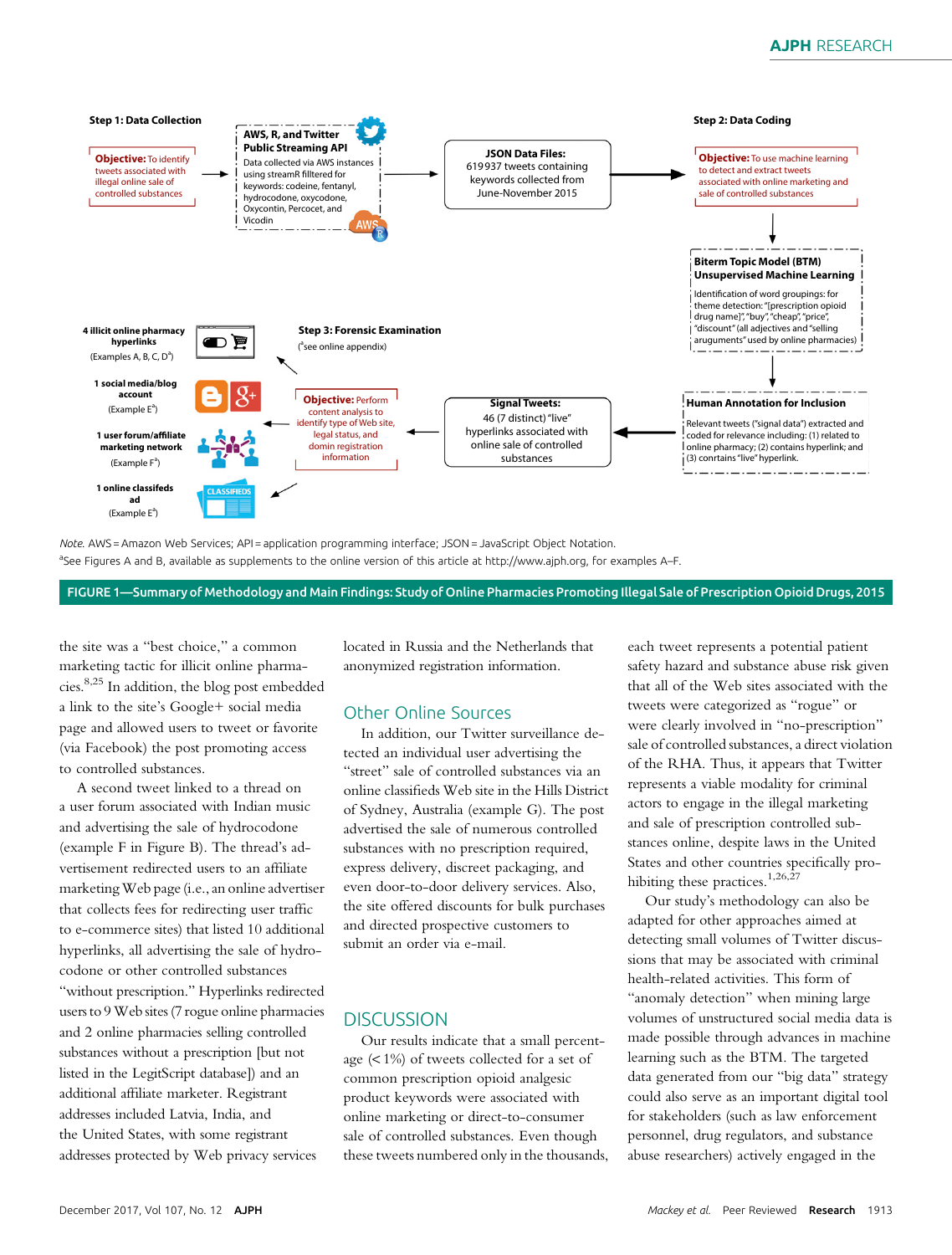fight against illegal online distribution and sale of controlled substances.

Collectively, the illegal online pharmacies assessed here used a variety of digital marketing strategies to promote their questionable products and services. The catalyst for online promotion began with Twitter and then expanded to the use of blogs, other social media platforms, user forums, fake "quality" seals, and even local online classified advertisements. These results indicate that online pharmacies may engage in multichannel digital marketing campaigns to reach consumers, including leveraging social media, as these communication forms are subject to lower standards of regulation and oversight than are Web search engines (e.g., in 2011, Google settled with the US Department of Justice for \$500 million in connection with knowingly advertising no-prescription online pharmacies that sold Oxycontin and Ritalin [methylphenidate] and has since taken corrective action). 8,28

In addition, we discovered through our Web forensic analyses that the majority of sites had non-US registrant addresses, with many linked to Pakistan. This is alarming given news reports that have identified Pakistan as both a source and an exporter of fake, counterfeit, and falsified medications, including via online sales.<sup>29</sup> Recently there have been at least 2 separate criminal convictions of Pakistani nationals arrested for distribution of illicit controlled substances to Internet consumers.<sup>30,31</sup> One of these indictments involved a Pakistani national who allegedly used Internet Web site ads and filled orders for other Internet pharmacy sites to illegally import, distribute, and sell prescription drugs sourced from Pakistan, India, and China (including unapproved versions of the controlled substances phentermine, diazepam, alprazolam, and lorazepam).<sup>30</sup> Hence, in addition to the risk of dependence, abuse, overdose, and possible death, our analysis indicates that these Pakistan-affiliated sites may present a separate safety risk of exposing the public to fake versions of medications.32–<sup>34</sup>

## Limitations

There are limitations regarding the generalizability of our study results. For example, we did not begin the process of content

coding data for illicit online pharmacy themes and hyperlinks until approximately 8 months after we completed Twitter data collection. This was primarily attributable to our efforts to first examine prescription drug abuse behavior as detailed in our previously published study using the BTM.<sup>14</sup> This delay probably resulted in a higher percentage of signal data with "dead" hyperlinks, suggesting that our methodology is most effective when used with real-time data as opposed to retrospective data.

Also, we did not examine non–Englishlanguage tweets (75 619 non-English tweets, accounting for approximately 11% of our entire prefiltered data set, were collected but discarded in our preanalysis data cleaning process). In addition, hyperlinks that redirected to live Web sites were reviewed for content at a specific point in time after tweets had been collected. Hence, it is possible that the content provided on the online pharmacies we reviewed changed between the time of data collection and the content analysis process. We addressed this limitation by reviewing active Web page links (at the time of our content analysis) and links to pages cached in Google search engine results. We did not detect any noticeable differences when both live and cached pages were available and compared.

Also, registrant addresses collected during forensic analyses are of dubious validity. In some cases, the registrant address fields did not match valid geographic locations or involved mismatching data (e.g., a listed address in Pennsylvania but a listed zip code in Arizona). Finally, because of the illegal nature of the transactions identified, we could not purchase controlled substances and test them for authenticity and potency. The practice of buying prescription drugs for a fictional patient and making payments to an illicit online pharmacy raises serious ethical and legal challenges and is generally considered illegal by the US Drug Enforcement Agency (DEA).

#### Public Health Implications

We have described an innovative methodology for filtering large volumes of Twitter content to specifically isolate tweets promoting the illegal online sale of controlled substances, an activity contributing

to the current national prescription drug abuse epidemic. The methodology also has the potential to be used for surveillance and detection of other health-related illegal online activities, including the promotion and online sale of illicit and synthetic drugs.<sup>35</sup> As evidenced by our findings, extremely questionable vendors are advertising highly addictive controlled substances and selling them directly to consumers via Twitter without the necessary oversight of a clinician, regulatory agency, or state public health or law enforcement agency. At the time of the completion of our study, the "rogue" Web sites we identified remained active online, continuing to place the public at risk.

Crucially, the unregulated online sale of controlled substances to US consumers is a direct violation of federal law under the RHA. Hence, our methodology can be useful in surveillance efforts, with violating Web sites reported directly to the DEA and the Food and Drug Administration for additional enforcement action (including through the Food and Drug Administration's BeSafeRx Web site, the DEA's reporting form for suspicious online pharmacies, and the requirement that US-based Internet service providers remove illegal content or issue cease and desist letters).

Our methodology can also help ensure that the RHA is better implemented, monitored, and enforced in a constantly evolving digital environment in which social media use is becoming ubiquitous in a broad range of Internet-using populations, including young people susceptible to substance abuse.<sup>1</sup> Improved RHA monitoring and enforcement could better protect the Ryan Haights of the present and future from the dangers of "digital" substance abuse and addiction to prescription painkillers. **AJPH** 

#### **CONTRIBUTORS**

T. K. Mackey and J. Kalyanam conducted the data analyses and wrote the initial draft of the article. T. K. Mackey and T. Katsuki collected the data for the study. T. K. Mackey, J. Kalyanam, and G. Lanckriet designed the study. All of the authors contributed to the formulation, drafting, and completion of the article.

#### ACKNOWLEDGMENTS

Tim K. Mackey and Takeo Katsuki received funding for the data collection phase of this project from the Alliance for Safe Online Pharmacies (ASOP), a social